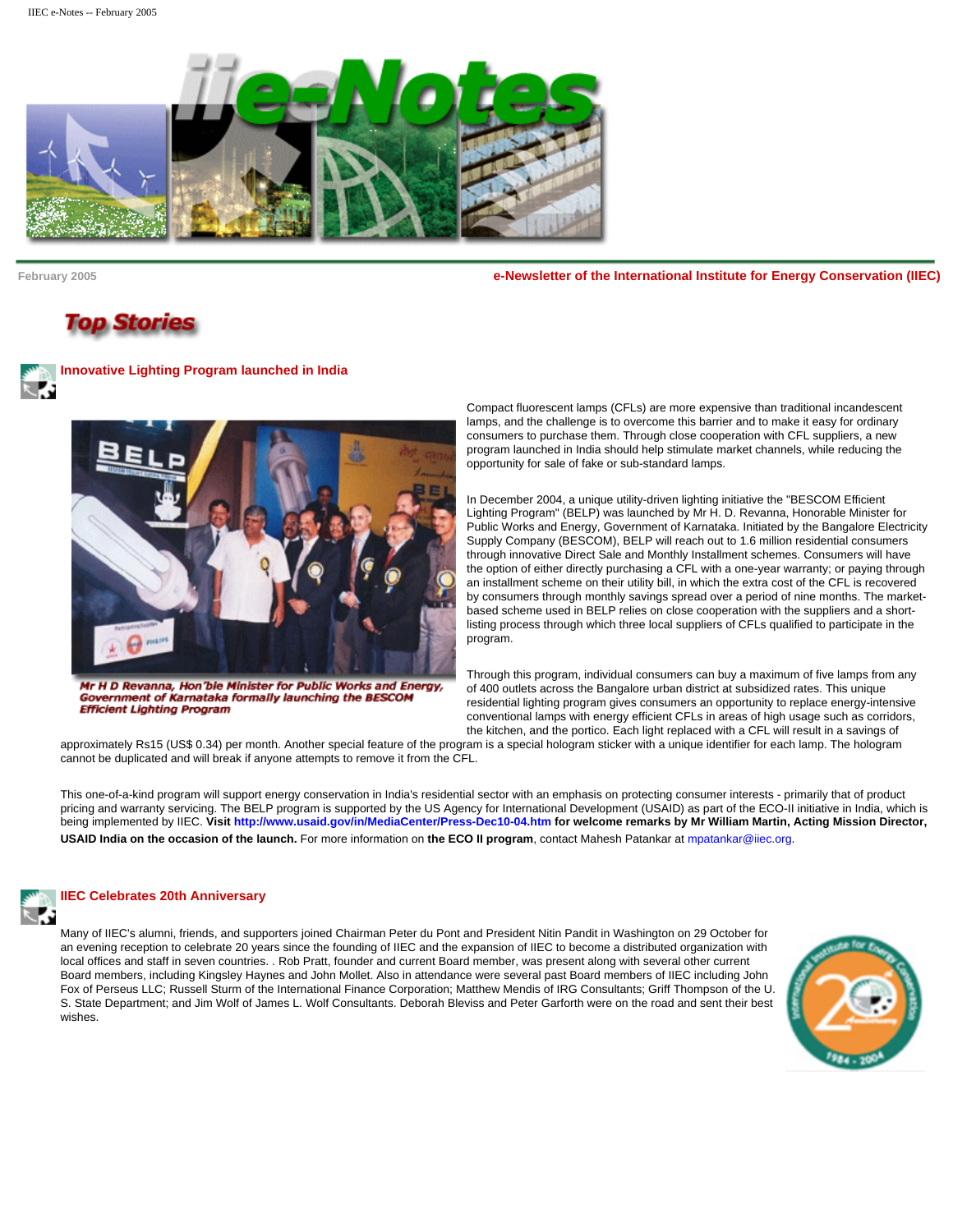

Some IIEC Alumni celebrate the 20th Anniversary. Left to right: Peter du Pont, former IIEC-Asia Director and current IIEC Board Chair; Russell Sturm, former IIEC President and currently with the International Finance Corporation; Nitin Pandit, IIEC President; Griff Thompson, former IIEC President and currently with the U.S. State Department; Rob Pratt, founder and currently Director of the Massachusetss Technology Collaborative Renewable Energy Trust (MRET) and Board member of IIEC; John Fox, former IIEC Board Chair and currently with Perseus LLC; and Jim Wolf, former IIEC Board member and currently with James L. Wolf Consultants

The evening was kicked off with ice-breakers and as noted by one IIEC alumnus, Mike Philips, seemed like a homecoming week for many friends and colleagues in the energy efficiency community. Terry Oliver, former IIEC-Asia Director, took a red-eye flight from the west coast and brought along albums of old IIEC photos for the participants to enjoy. Denise Knight, Bos Dewey, and Scott Knudsen gave the attendees a tour of "IIEC Today" using colorful maps of IIEC's worldwide operations printed in the Bangkok office.

The highlight of the evening was a panel discussion by including present and former IIEC board membes on "Mainstreaming Efficiency". The discussion was moderated by Peter du Pont and included short presentations by Rob Pratt, John Fox, Russell Sturm, Griff Thompson, and Nitin Pandit. The initial presentation was by invited guest, Dilip Limaye, who also made the evening possible through a generous donation by the Sharon Limaye Foundation.

The panel discussion brought perspective to the challenges of implementing and making systemic changes in the energy sector. While Dilip Limaye focused on the evolving mechanisms for integrating efficiency into the financial mainstream, Rob Pratt gave a stimulating synopsis of the catalytic role IIEC has played in bringing such new ideas to the energy-efficiency community. Griff Thompson reflected on how generic issues related to governance are directly related to energy efficiency; and Nitin Pandit provided a view of the emerging role of civil society in implementing the scale-up of energy efficiency programs. Russell Sturm provoked the audience by critiquing conventional energy-efficiency programs and noting that "we are the mainstream … let's act like it." And in a seasoned reflection of the energy efficiency movement, John Fox emphasized that energy efficiency was even more relevant today… "In 1976, we all projected that primary energy use in the US would grow from 75 Quad to 150 Quad. Today, we are at 95 Quad - to some significant extent due to increase in efficiency. And yet, we have fiscal instability and war. Imagine what the world would have been like if our projections had come true."

With that, a number of attendees in the audience wished the best to IIEC and expressed the hope that the 25th anniversary would be on grand scale in some exotic location.

# **Other Stories**

#### **Stakeholder Meeting Endorses DSM Action Plan for Lao PDR**

The Lao Peoples Democratic Republic (PDR) is on the way to developing a strategy and plan for demand-side management to assist in managing its future load growth.

Held on October 11, 2004, in Vientiane, Lao PDR, more than 20 representatives from local public and private sector organizations participated in a stakeholder meeting to discuss various DSM program options proposed by IIEC. The meeting, co-organized by Electricity du Laos (EdL), Department of Electricity, Ministry of Industry and Handicraft (MIH), and IIEC, and supported by the World Bank, is a crucial element in the formulation process of DSM action plan for the Demand-Side Management/Energy Efficiency (DSM/EE) program under the Southern Provincial Rural Electrification II Project (SPRE II).

Mr. Savath Phoumlavanh, Deputy General Manager, Distribution Division of EdL, stressed in his welcome speech the importance of gaining inputs from national stakeholders to finalize the DSM programs that could be undertaken by EdL in the coming years. During the meeting, participants shared their views, experience and concerns on various existing energy conservation initiatives that could be driven further and complemented by the proposed DSM program action plans. Participants agreed that the DSM/EE program is the important tool that will not only enhance export opportunities for EdL through electricity-saving in various domestic end-use sectors, but will also improve EdL's accounts



Participants of the Stakeholder Workshop on Demand Side Management for Lao PDR co-organized by Electricite du Laos and World Bank, held on October 11, 2004, in Vientiane, Lao PDR

receivable by redicing consumption in subsidized end-use sectors. In addition, the DSM/EE program will reduce production costs for the local manufacturing industries and increase their competitiveness as ASEAN becomes a free-trade region and other international trade barriers are reduced. For more information, contact Felix Gooneratne at [fgooneratne@iiec.org](mailto:fgooneratne@iiec.org).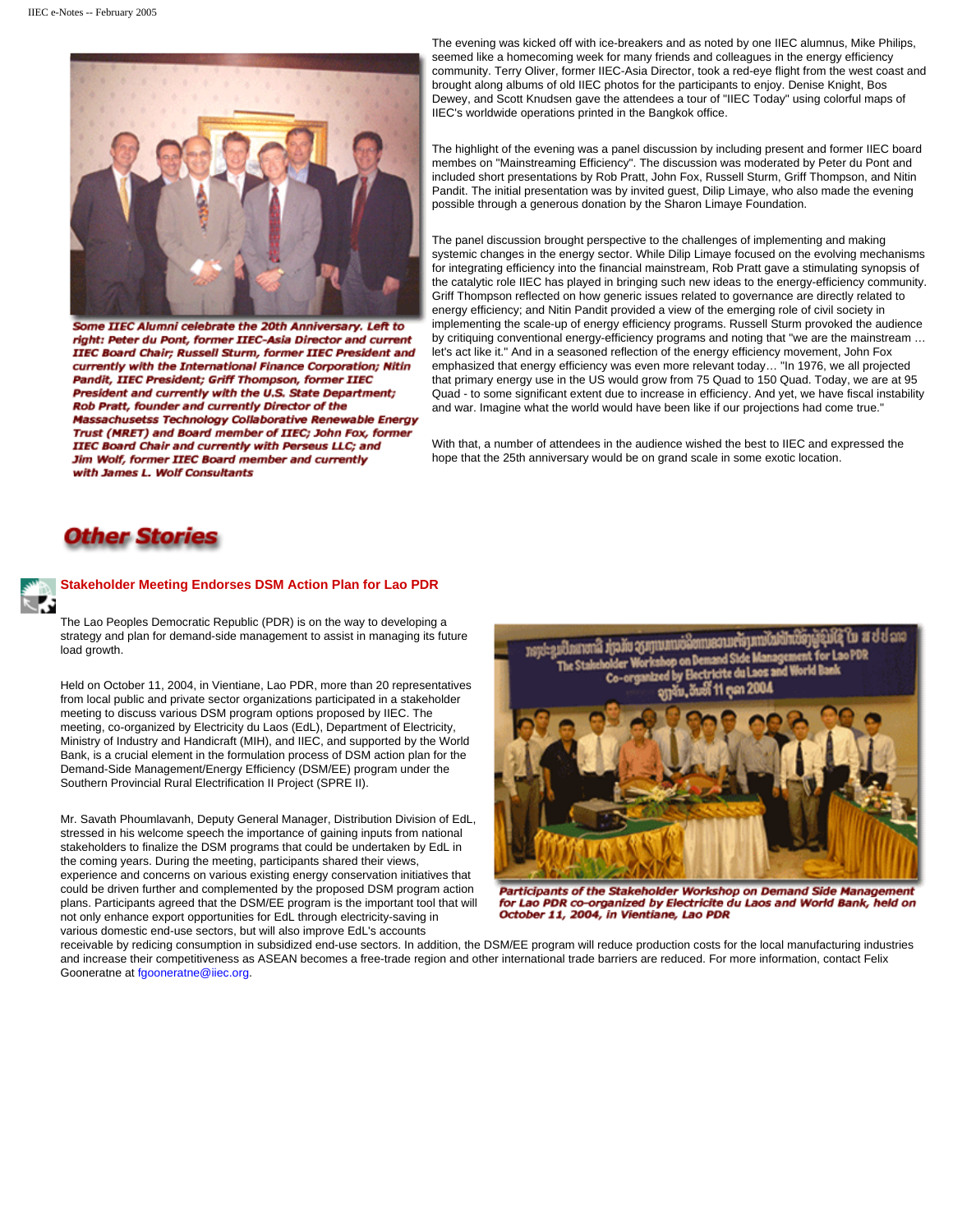# **Web Site Launched for Eco-Housing Mainstreaming Partnership in India**



A new web site has been launched to provide information about the eco-housing concept while also updating partners and stakeholders about a new eco-housing partnership in India. IIEC, the principle implementing agency of the Eco-Housing Mainstreaming Partnership, recently launched a web site to provide information about the project. The web site provides users with project details, features the partners associated with the program and explains eco-housing concepts and the proposed project interventions. The site will also host a resource center and photo gallery on various aspects related to eco-housing and serve as a medium for updating program partners on ongoing project developments. Partners will be able to view project reports, presentations, timelines, meeting schedules and forthcoming events at [www.ecohousingindia.org.](http://www.ecohousingindia.org/)

The program, which is funded by the US Agency for International Development (USAID) and the US Global Development Alliance (GDA), commenced in October 2004 and aims to initiate a market development process and support the long- term sustainability of eco-housing practices in India. Initiated by the U.S. Asia Environment Partnership (USAEP) project of USAID, the partner agency representing this US-India bilateral program, the project will establish baselines for eco-housing practices; support the formation of eco-friendly financing packages; and showcase a model ecohousing project. Initially, the program will be focused in the western region of India and will include a business model for subsequent geographic extension.

website (www.ecohousingindia.org)

Homepage of the Eco-Housing Mainstreaming Partnership IIEC is focusing on building partnerships and working together with stakeholders in different areas of expertise to institutionalize eco-housing practices in the country. With this objective in mind IIEC has already initiated a dialogue with key partners, including the Pune Municipal Corporation, which has

offered land for demonstrating the development of Eco-Housing; associations of builders and architects in India; and leaders in housing finance products. The program will also develop a focused plan for training of target stakeholders and establish long-term capacity building partnerships with other organizations to support entrepreneurship in eco-housing. For more information, contact Veena Dharmaraj at [vdharmaraj@iiec.org](mailto:vdharmaraj@iiec.org).

#### **ASEAN and APEC Delegates Examine Ballast Test Methods in Australia**

The Australian Greenhouse Office (AGO) and the Collaborative on Labelling and Standards Programs (CLASP), led by IIEC, organized a study tour for technical experts from APEC and ASEAN economies to visit Australia from 22 to 26 November 2004. The tour brought together high-level technical experts from lighting testing laboratories and certification bodies in China, Indonesia, Malaysia, Philippines and Thailand, and it provided a unique opportunity for these experts to discuss the test methods and procedures for energy performance testing of fluorescent lamp ballasts.

During the study tour, official delegates had a number of meetings with Australian organizations based in Victoria and New South Wales including the Australian Greenhouse Office (AGO); the Department of the Environment and Heritage; the Office of the Chief Electrical Inspector Victoria (state energy regulator); the Lighting Council of Australia (industry association); Standards Australia (national standard body); and two testing laboratories (Tridonic.Atco, the largest lighting manufacturer in Australia, and LightLab)

As a result of the study tour, delegates agreed to work with CLASP and AGO in conducting "round-robin" testing within participating laboratories to confirm the usefulness of the Australian/NewZealand ballast test methodology, which references IEC and EN standards, within APEC economies. The results on this round-robin testing are expected to be available by mid-2005. For more information, contact Sommai Phon-Amnuaisuk at [sphonamnuaisuk@iiec.org.](mailto:sphonamnuaisuk@iiec.org)



Study tour participants at the Standards Australia



### **Brazil Receives Representative of Kenyan Manufacturers**

Mr. Paul Kirai, General Manager of the GEF-KAM (Kenya Association of Manufacturers) program, visited Brazil for four days and during this period IIEC-Brazil arranged his schedule and joined him in several meetings. Mr. Kirai's objectives were to receive information and understand the ongoing activities related to energy efficiency in industrial sector. Mr. Kirai met with the following organizations:

PROCEL Brazil's national energy efficiency program, which has developed projects in industry and currently develops an extensive capacity building program in partnership with industry state federations. Presently, PROCEL has agreements with 13 federations, and the objective is to carry out more than 200 audits in industrial facilities.

GERBI (Greenhouse Gas Emissions Reduction in Brazilian Industry). This program aims to support Brazilian agents (industries, consultants and financers) in the creation of market-based transactions that use energy efficiency to reduce GHG emissions.

LIGHT (local utility). In Brazil, utilities invest 0.5% of annual revenues in energy efficiency actions, and Mr. Kirai had the opportunity of understanding better the mechanisms of this program, responsible for injecting more than US\$ 100 million per year into the market.

SEBRAE SEBRAE is an organization with the mission of supporting small and medium-size companies in Brazil. It has operated for 10 years and has programs related to energy efficiency, productivity, and environmental improvements.